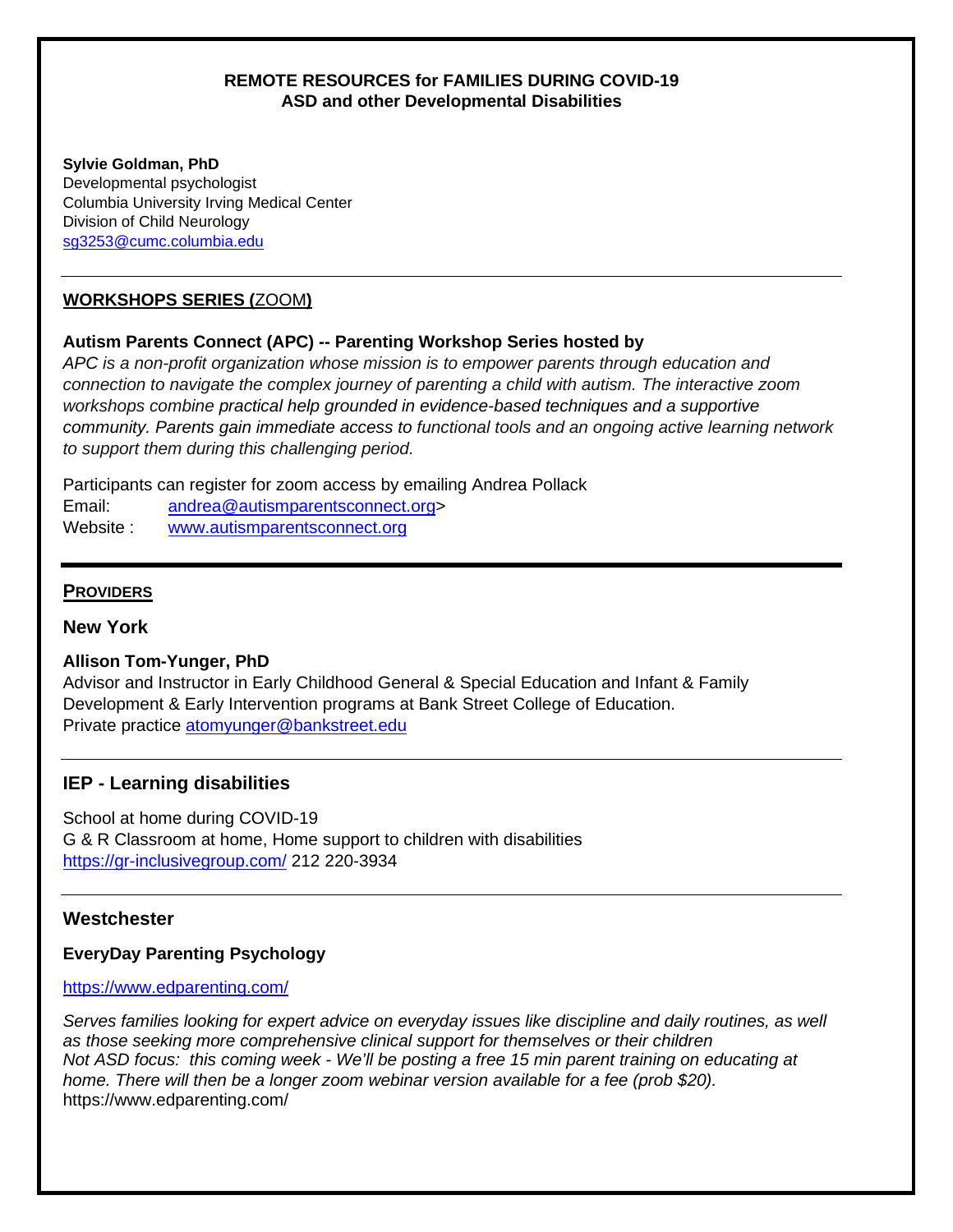**Co-Director: Jeanette Sawyer Cohen (Ph.D., M.Phil., M.S., IMH-E®)** [drsawyercohen@edparenting.com](mailto:drsawyercohen@edparenting.com) Columbia University trained psychologist Facebook group @edparenting page

Online support group for **pregnant** women.

## **New Jersey**

Alycia Halladay, PhD ahalladay@autismsciencefoundation.org

Courtney Angeles, LCSW [courtney@bergencountytherapist.com](mailto:courtney@bergencountytherapist.com) Alby Tello, LCSW alby@bergencountytherapist.com

**TEMA Therapy Center**, LLC **T**esting; **E**valuations; **M**ultilingual **A**ssessments) Director: Irina Volynsky, PhD, [dr.volynsky@tematherapy.com](mailto:dr.volynsky@tematherapy.com)

Mental health Counselor: Irina Bashkirov: [irina.bashkirov@tematherapy.com](mailto:irina.bashkirov@tematherapy.com) English and Russian speaking [www.tematherapy.com](http://www.tematherapy.com/)

## **Queens**

Shira Boxer, Developmental clinician, school psychologist shira.naomi@gmail.com (516) 965-8790 Official Early Intervention (EI) provider. I interviewed her few months ago. She can provide parent counseling and is trained in different child behavioral therapy approach.

*I am offering teletherapy for families who aren't receiving services at the moment, or who need support for their specific situations on how to fill the gaps their children are experiencing. If there are families who have EI therapists not offering teletherapy, I could try and step in myself or direct them to people who might have providers available. I have some openings during the week and I am scheduling weekend sessions too.*

## **ORGANIZATIONS**

YAI<https://www.yai.org/covid-database>

COVID-19 Database for People with I/DD, Caregivers, and Staff During the COVID-19 emergency

YAI staff has gathered some important information and resources for families to access by typing a search by category or age range.

For additional information please feel free to call us at 212.273.6182 or email [link@yai.org](mailto:link@yai.org)

#### **Sinergia - Metropolitan Parent Center**

Weekly webinar in English and Spanish (IEP, parenting, housing)

**Website** [https://www.sinergiany.org/parents-center/autism-initiative<](https://www.sinergiany.org/parents-center/autism-initiative%3c)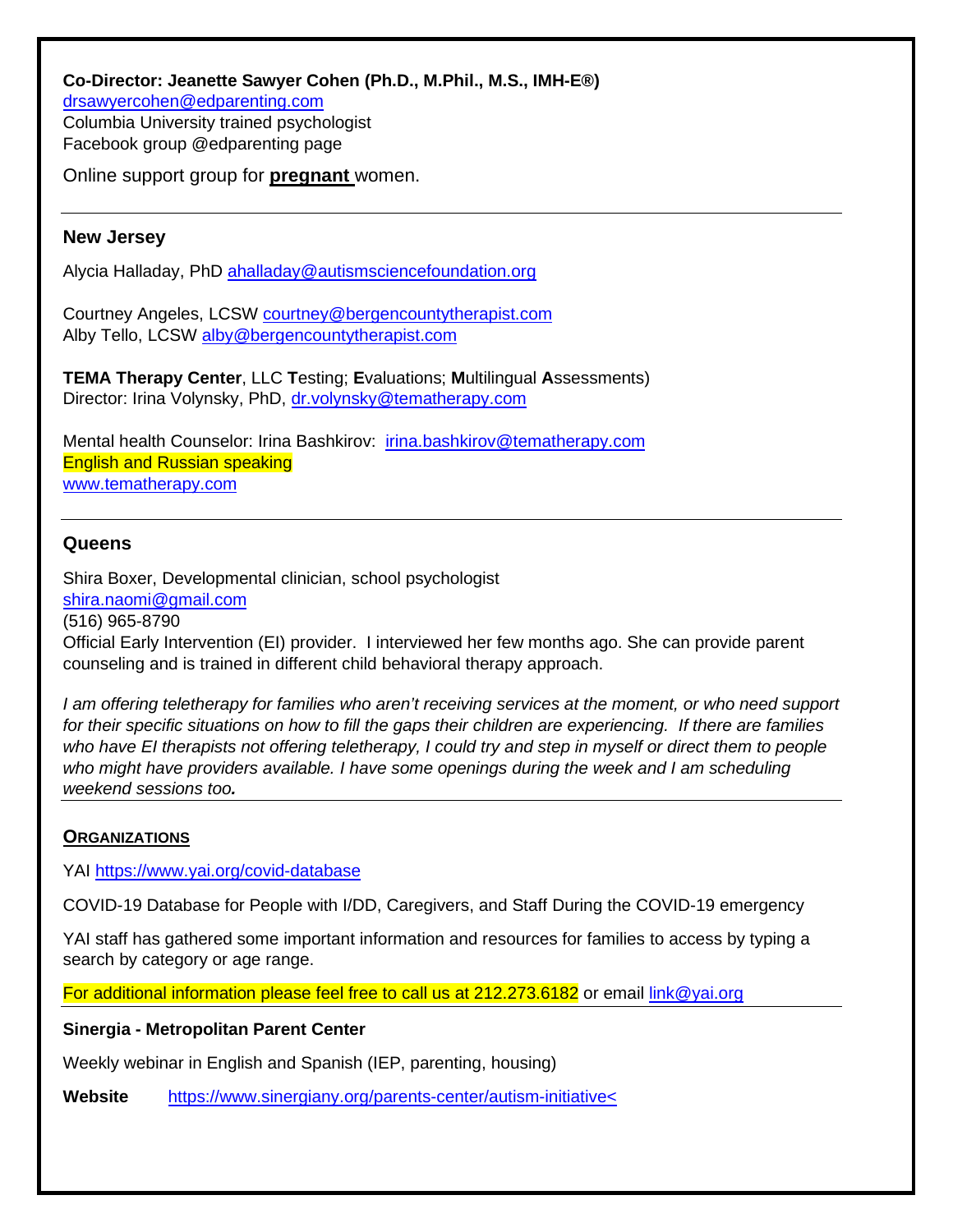**Email:** [info@sinergiany.ccsend.com](mailto:info@sinergiany.ccsend.com)

## **UNC - Univ of North Carolina - School of Education**

Online toolkit for those supporting individuals with autism during COVID-19 epidemic [https://ed.unc.edu/2020/03/19/unc-team-creates-online-toolkit-for-those-supporting-individuals-with](https://ed.unc.edu/2020/03/19/unc-team-creates-online-toolkit-for-those-supporting-individuals-with-autism-during-covid-19-epidemic/?fbclid=IwAR2lW3IfaIyvK0bSa-yoPhdbwkJfzKAKs3PzNphkRahv8W_x-iUbNIMEe3k)[autism-during-covid-19-epidemic/?fbclid=IwAR2lW3IfaIyvK0bSa](https://ed.unc.edu/2020/03/19/unc-team-creates-online-toolkit-for-those-supporting-individuals-with-autism-during-covid-19-epidemic/?fbclid=IwAR2lW3IfaIyvK0bSa-yoPhdbwkJfzKAKs3PzNphkRahv8W_x-iUbNIMEe3k)[yoPhdbwkJfzKAKs3PzNphkRahv8W\\_x-iUbNIMEe3k](https://ed.unc.edu/2020/03/19/unc-team-creates-online-toolkit-for-those-supporting-individuals-with-autism-during-covid-19-epidemic/?fbclid=IwAR2lW3IfaIyvK0bSa-yoPhdbwkJfzKAKs3PzNphkRahv8W_x-iUbNIMEe3k)

## **UC Davis Health -- Mind Institut[e](https://health.ucdavis.edu/mindinstitute/education/echo/index.html)**

<https://health.ucdavis.edu/mindinstitute/education/echo/index.html>

**ECHO MODE** is an innovative way to connect families with experts on autism care. The ECHO model is a teleconferencing program connecting our hub team of autism experts here at the UC Davis MIND Institute and practitioners at remote locations

# **The Interdisciplinary Council on Development and Learning (ICDL**

<http://www.icdl.com/>

## **Developmental, Individual-differences, Relationship-based DIR-Floortime**

Model: <https://profectum.org/> Parent: <https://www.icdl.com/parents>

# **Advocates for Children of New York**

School - Education services <https://www.advocatesforchildren.org/covid-19-updates>

## **Autism Science Fondation**

[https://autismsciencefoundation.org/resources/the-autism-science-foundation-covid-19-family](https://autismsciencefoundation.org/resources/the-autism-science-foundation-covid-19-family-resource-center/)[resource-center/](https://autismsciencefoundation.org/resources/the-autism-science-foundation-covid-19-family-resource-center/)

# **Autism Speaks**

<https://www.autismspeaks.org/>

How to cope with disrupted family routines during COVID<https://www.autismspeaks.org/news/how-cope-disrupted-family-routines-during-covid-19>

How to handle clinical care during social distancing and school/program clos [https://www.autismspeaks.org/science-news/how-handle-clinical-care-during-social-distancing-and](https://www.autismspeaks.org/science-news/how-handle-clinical-care-during-social-distancing-and-schoolprogram-closuresures)[schoolprogram-closuresures](https://www.autismspeaks.org/science-news/how-handle-clinical-care-during-social-distancing-and-schoolprogram-closuresures)

How to handle school closures and services for your child with autism [https://www.autismspeaks.org/science-news/how-handle-school-closures-and-services-your-child](https://www.autismspeaks.org/science-news/how-handle-school-closures-and-services-your-child-autism)[autism](https://www.autismspeaks.org/science-news/how-handle-school-closures-and-services-your-child-autism)

## **Autism Society of America**

<https://www.autism-society.org/covid-19/> Response to COVID-19